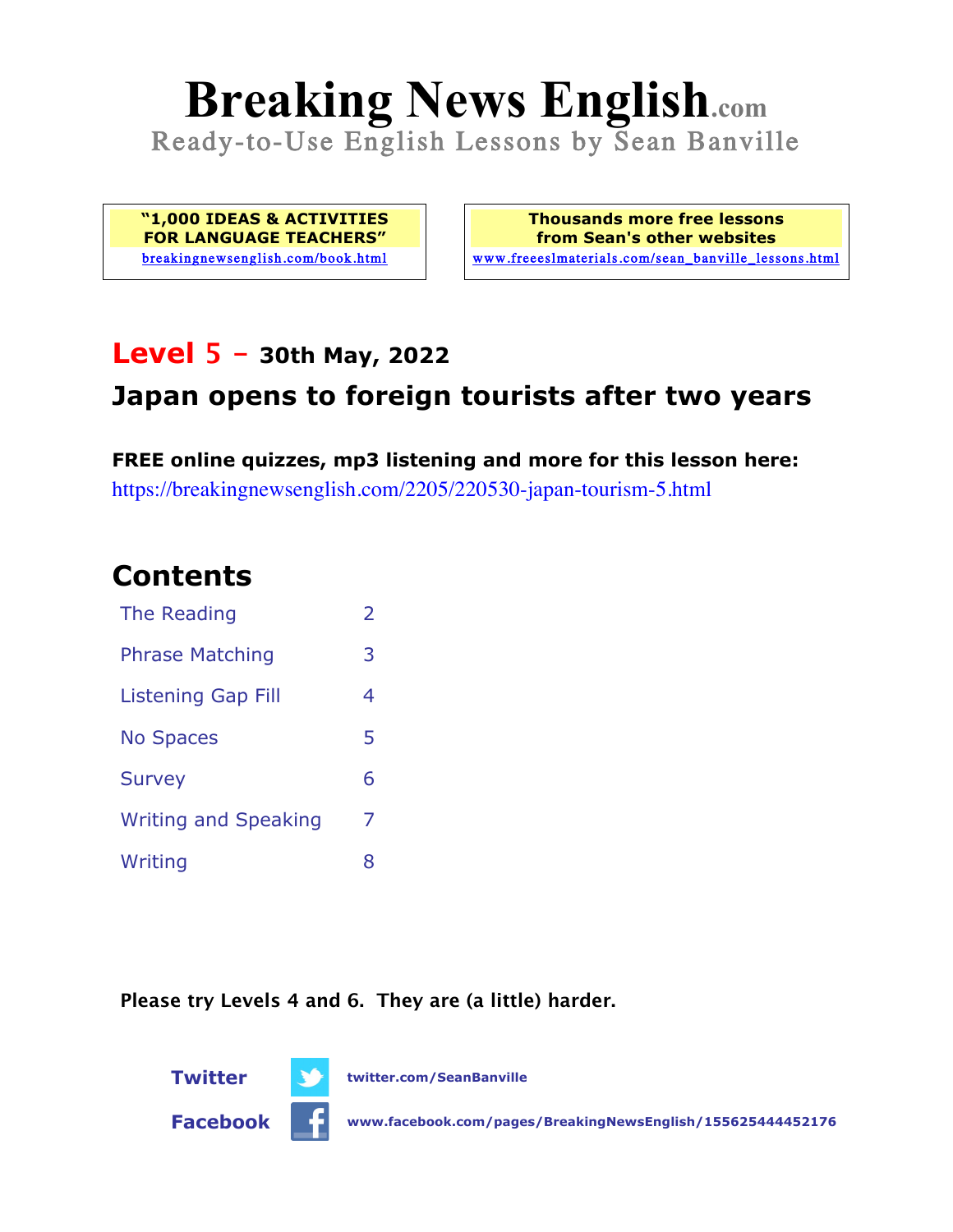## **THE READING**

From https://breakingnewsenglish.com/2205/220530-japan-tourism-5.html

 Japan will reopen to tourists and end its two-year closure. The government decided to allow tourists from 98 countries. However, the opening will be tightly controlled. Only package tour groups will be allowed in. A daily cap of 20,000 arrivals has been set. Authorities will monitor their movements to track Covid-19. All visitors have to test negative for Covid. Some may have to have an additional test and quarantine for three days. Japan has among the strictest border controls of any country. Its isolation has played a part in its relatively low number of coronavirus cases.

 Japan's tourism industry welcomed this news. It has suffered heavily over the past two years. The number of overseas visitors fell by over 99 per cent since pre-pandemic days. A record 32 million overseas tourists visited in 2019. However, Covid caused this number to drop to just 250,000 in 2021. Japan's airline ANA said it hoped the looser border controls would revitalize the local economy. Japan relaxing its entry restrictions is timely. Last week, the World Economic Forum ranked the country highest on its list of global travel destinations.

Sources: https://english.**kyodonews.net**/news/2022/05/a51ff4ef039b-japan-tops-world-tourism-rankingdespite-covid-restrictions.html https://www.**bbc.com**/news/world-asia-61612599 https://www3.**nhk.or.jp**/nhkworld/en/news/backstories/2004/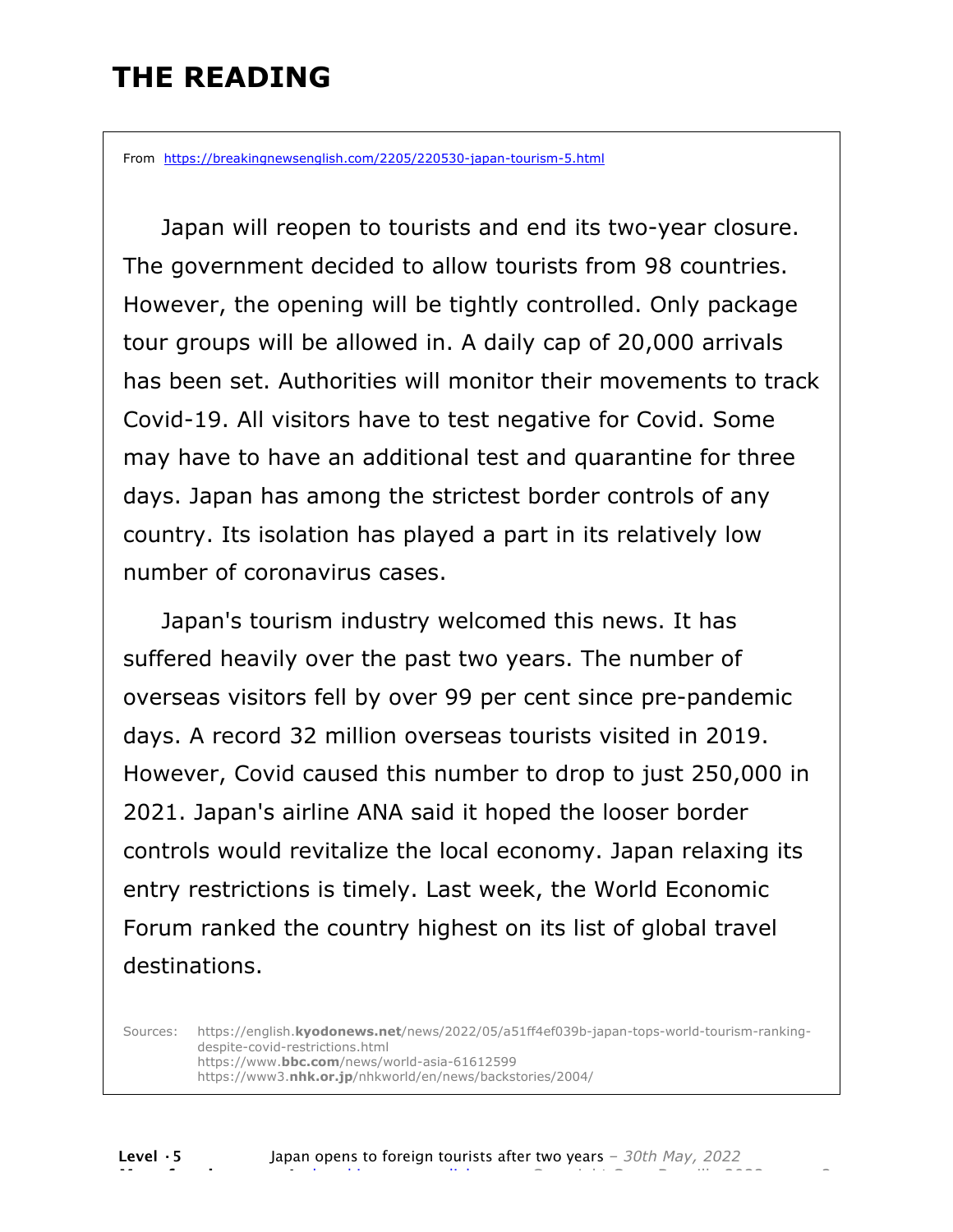# **PHRASE MATCHING**

From https://breakingnewsenglish.com/2205/220530-japan-tourism-5.html

#### **PARAGRAPH ONE:**

| 1. Japan will reopen           | a.             |  |
|--------------------------------|----------------|--|
| 2. end its two-year            | b.             |  |
| 3. the opening will be tightly | $\mathsf{C}$ . |  |
| 4. package                     | d.             |  |
| 5. Authorities will monitor    | e.             |  |
| 6. quarantine                  | f.             |  |
| 7. Its isolation has           | g.             |  |
| 8. its relatively              | h.             |  |

#### **PARAGRAPH TWO:**

| 1. Japan's tourism industry              |
|------------------------------------------|
| 2. It has suffered heavily over          |
| 3. since pre-pandemic                    |
| 4. looser                                |
| 5. revitalize the local                  |
| 6. Japan relaxing its entry restrictions |
| 7. ranked the country highest            |
| 8. global travel                         |

- controlled
- for three days
- played a part
- their movements
- tour groups
- low number
- to tourists
- closure

- a. days
- b. destinations
- c. border controls
- d. is timely
- e. on its list
- f. the past two years
- g. economy
- h. welcomed this news

**Level ·5** Japan opens to foreign tourists after two years *– 30th May, 2022* **More free lessons at** breakingnewsenglish.com - Copyright Sean Banville 2022 3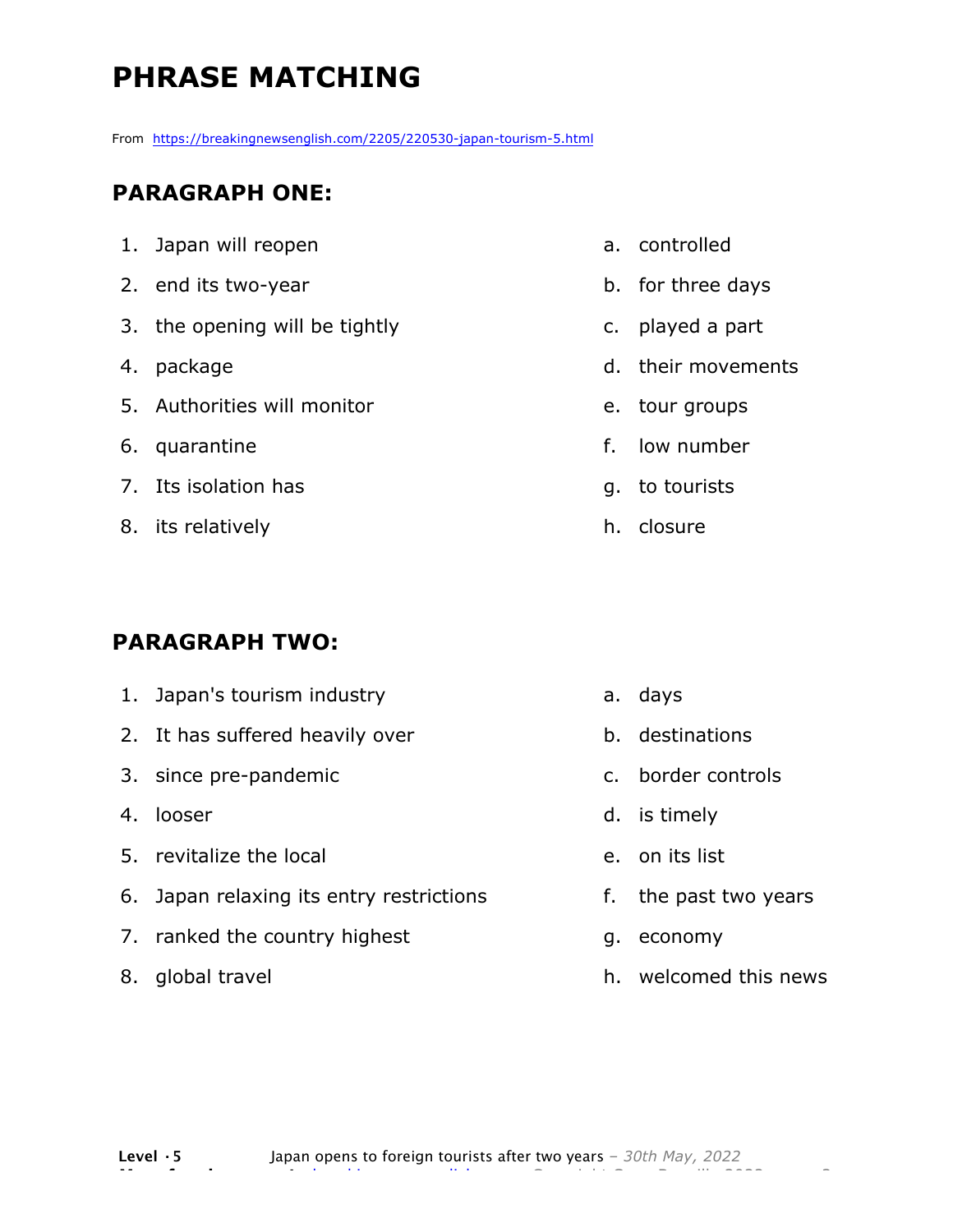## **LISTEN AND FILL IN THE GAPS**

From https://breakingnewsenglish.com/2205/220530-japan-tourism-5.html

Japan will (1)  $\qquad \qquad$  and end its two-year closure. The government  $(2)$  \_\_\_\_\_\_\_\_\_\_\_\_\_\_\_\_\_\_\_\_\_\_\_\_ tourists from 98 countries. However, the opening will be tightly controlled. Only (3) \_\_\_\_\_\_\_\_\_\_\_\_\_\_\_\_\_\_\_ will be allowed in. A daily cap of 20,000 arrivals has been set. Authorities will (4) \_\_\_\_\_\_\_\_\_\_\_\_\_\_\_\_\_\_\_\_\_\_\_\_ to track Covid-19. All visitors have to test negative for Covid. Some may have to have an additional test and  $(5)$ days. Japan has among the strictest border controls of any country. Its isolation has played a part in its (6) \_\_\_\_\_\_\_\_\_\_\_\_\_\_\_\_\_\_\_\_\_\_\_\_\_\_\_\_\_\_ of coronavirus cases.

Japan's tourism (7) \_\_\_\_\_\_\_\_\_\_\_\_\_\_\_\_\_\_\_\_\_\_\_\_\_\_ news. It has suffered heavily over the past two years. The (8) \_\_\_\_\_\_\_\_\_\_\_\_\_\_\_\_\_\_\_ visitors fell by over 99 per cent since pre-pandemic days. A record 32 million overseas tourists visited in 2019. However, Covid caused this number to  $(9)$  250,000 in 2021. Japan's airline ANA said it (10) \_\_\_\_\_\_\_\_\_\_\_\_\_\_\_\_\_\_\_\_\_\_\_\_\_ border controls would revitalize the local economy. Japan relaxing its entry (11) \_\_\_\_\_\_\_\_\_\_\_\_\_\_\_\_\_\_\_. Last week, the World Economic Forum ranked the country highest  $(12)$  \_\_\_\_\_\_\_\_\_\_\_\_\_\_\_\_\_\_\_\_\_\_\_\_\_\_ of global travel destinations.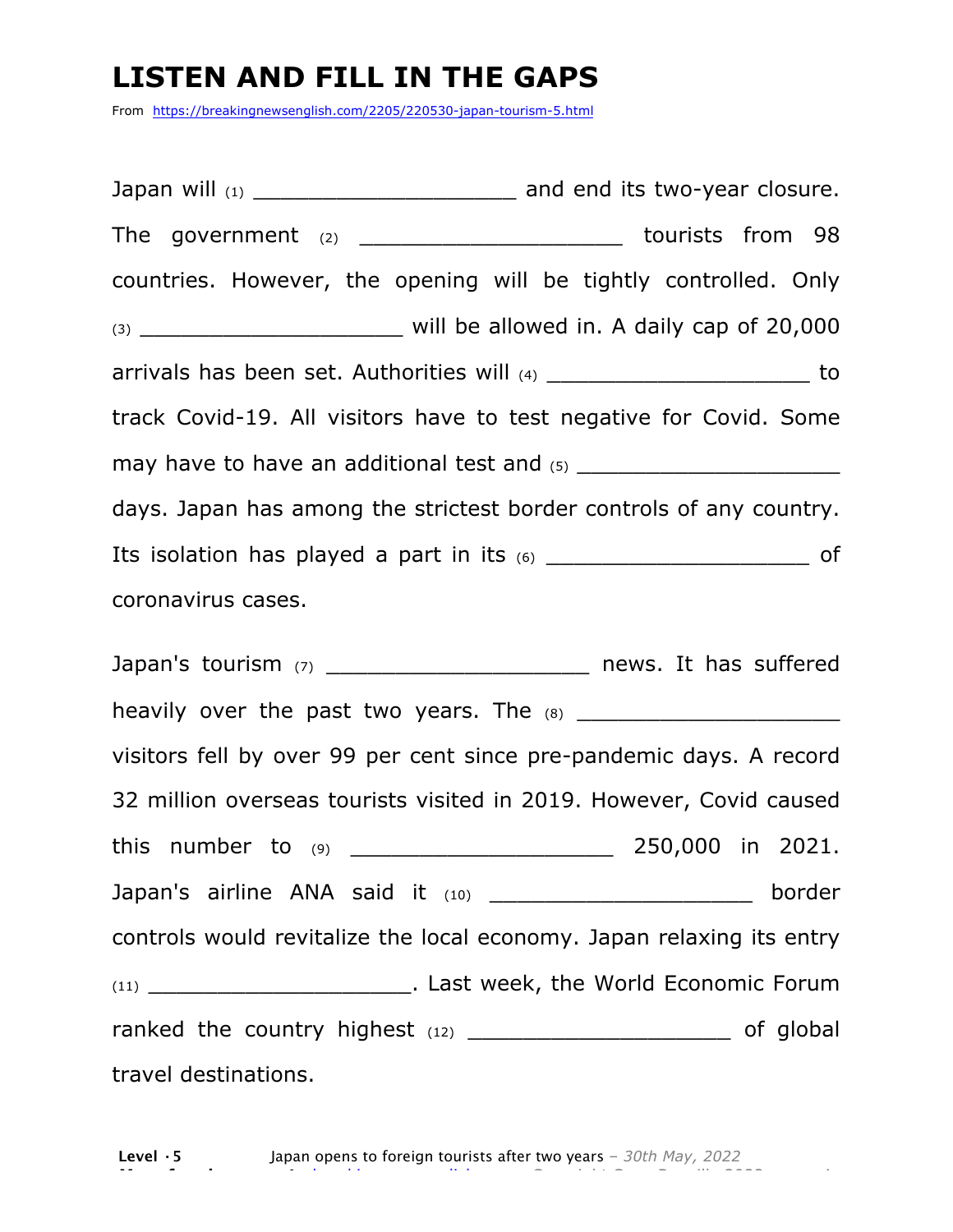# **PUT A SLASH ( / ) WHERE THE SPACES ARE**

From https://breakingnewsenglish.com/2205/220530-japan-tourism-5.html

Japanwillreopentotouristsandenditstwo-yearclosure.Thegovernme ntdecidedtoallowtouristsfrom98countries.However,theopeningwill betightlycontrolled.Onlypackagetourgroupswillbeallowedin.Adailyc apof20,000arrivalshasbeenset.Authoritieswillmonitortheirmoveme ntstotrackCovid-19.AllvisitorshavetotestnegativeforCovid.Somema yhavetohaveanadditionaltestandquarantineforthreedays.Japanhas amongthestrictestbordercontrolsofanycountry.Itsisolationhasplaye dapartinitsrelativelylownumberofcoronaviruscases.Japan'stourismi ndustrywelcomedthisnews.Ithassufferedheavilyoverthepasttwoyea rs.Thenumberofoverseasvisitorsfellbyover99percentsincepre-pan demicdays.Arecord32millionoverseastouristsvisitedin2019.Howev er,Covidcausedthisnumbertodroptojust250,000in2021.Japan'sairli neANAsaidithopedthelooserbordercontrolswouldrevitalizethelocale conomy.Japanrelaxingitsentryrestrictionsistimely.Lastweek,theWo rldEconomicForumrankedthecountryhighestonitslistofglobaltraveld estinations.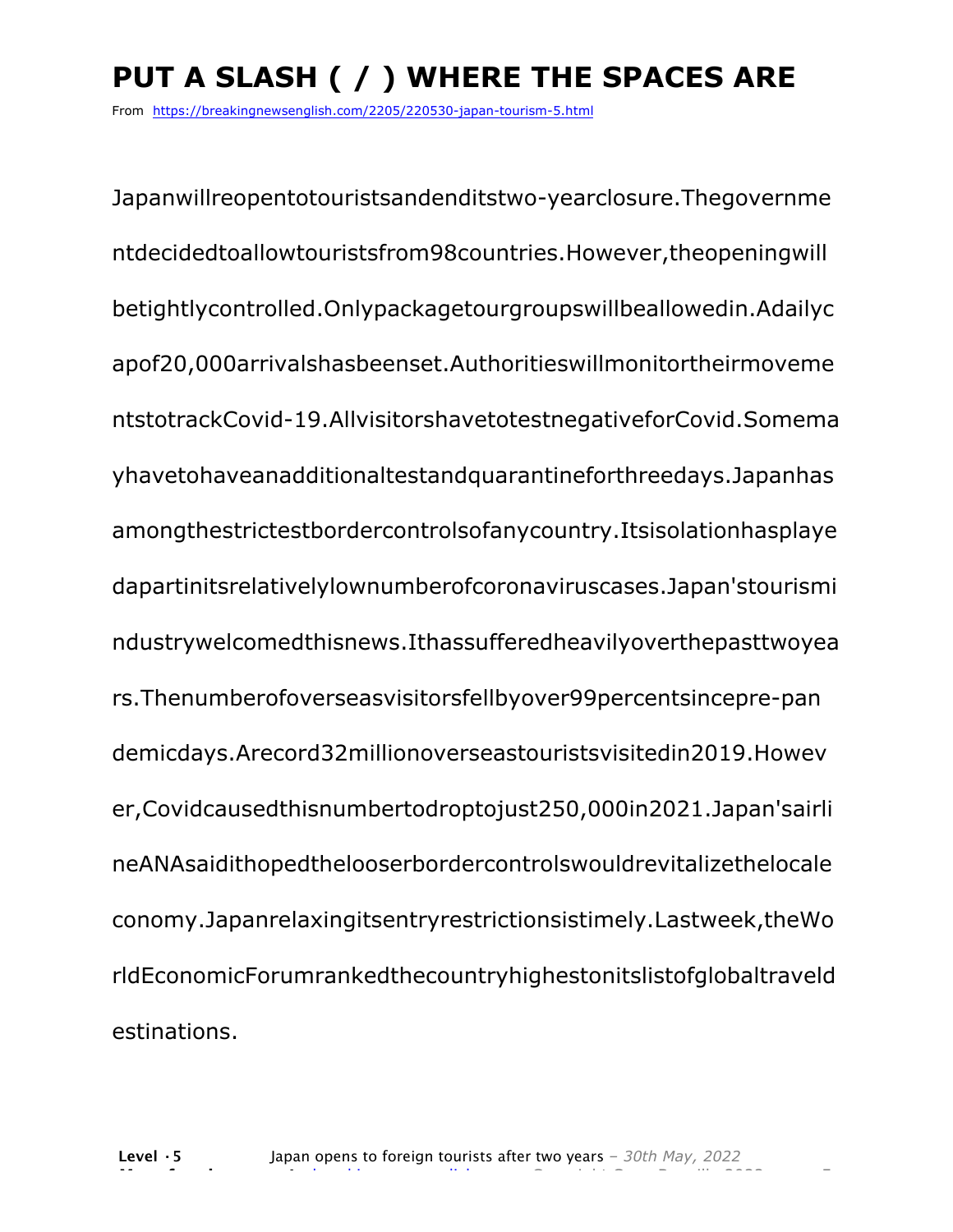## **TOURISM SURVEY**

From https://breakingnewsenglish.com/2205/220530-japan-tourism-4.html

Write five GOOD questions about tourism in the table. Do this in pairs. Each student must write the questions on his / her own paper.

When you have finished, interview other students. Write down their answers.

|      | STUDENT 1 | STUDENT 2 | STUDENT 3 |
|------|-----------|-----------|-----------|
| Q.1. |           |           |           |
| Q.2. |           |           |           |
| Q.3. |           |           |           |
| Q.4. |           |           |           |
| Q.5. |           |           |           |

- Now return to your original partner and share and talk about what you found out. Change partners often.
- Make mini-presentations to other groups on your findings.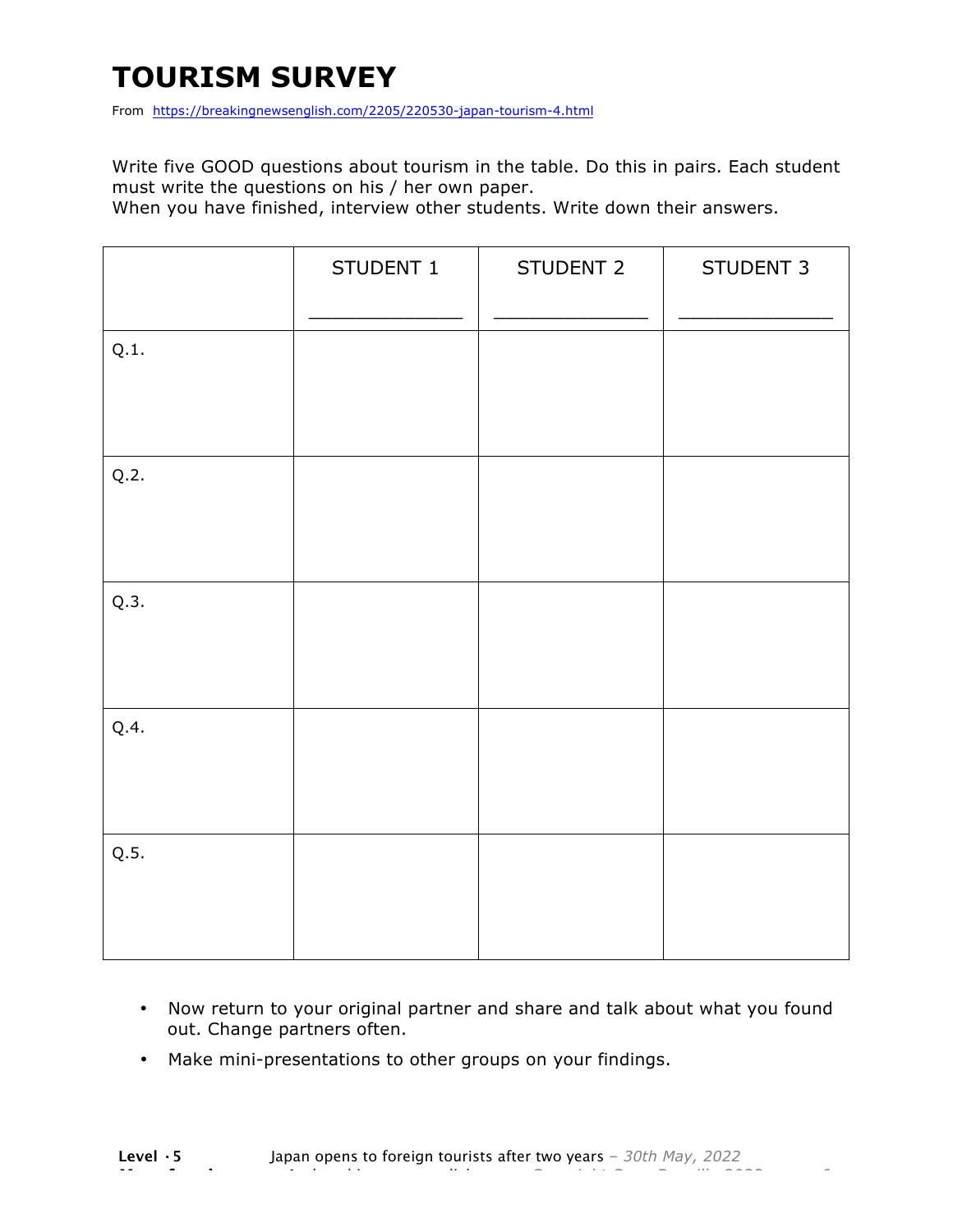## **WRITE QUESTIONS & ASK YOUR PARTNER(S)**

Student A: Do not show these to your speaking partner(s).

| a) |  |  |
|----|--|--|
| b) |  |  |
| c) |  |  |
| d) |  |  |
| e) |  |  |
| f) |  |  |
|    |  |  |

*Japan opens to foreign tourists after two years – 30th May, 2022* More free lessons at breakingnewsenglish.com

## **WRITE QUESTIONS & ASK YOUR PARTNER(S)**

-----------------------------------------------------------------------------

Student B: Do not show these to your speaking partner(s).

| a)            |  |  |
|---------------|--|--|
| b)            |  |  |
| $\mathsf{c})$ |  |  |
| d)            |  |  |
| e)            |  |  |
| f)            |  |  |
|               |  |  |